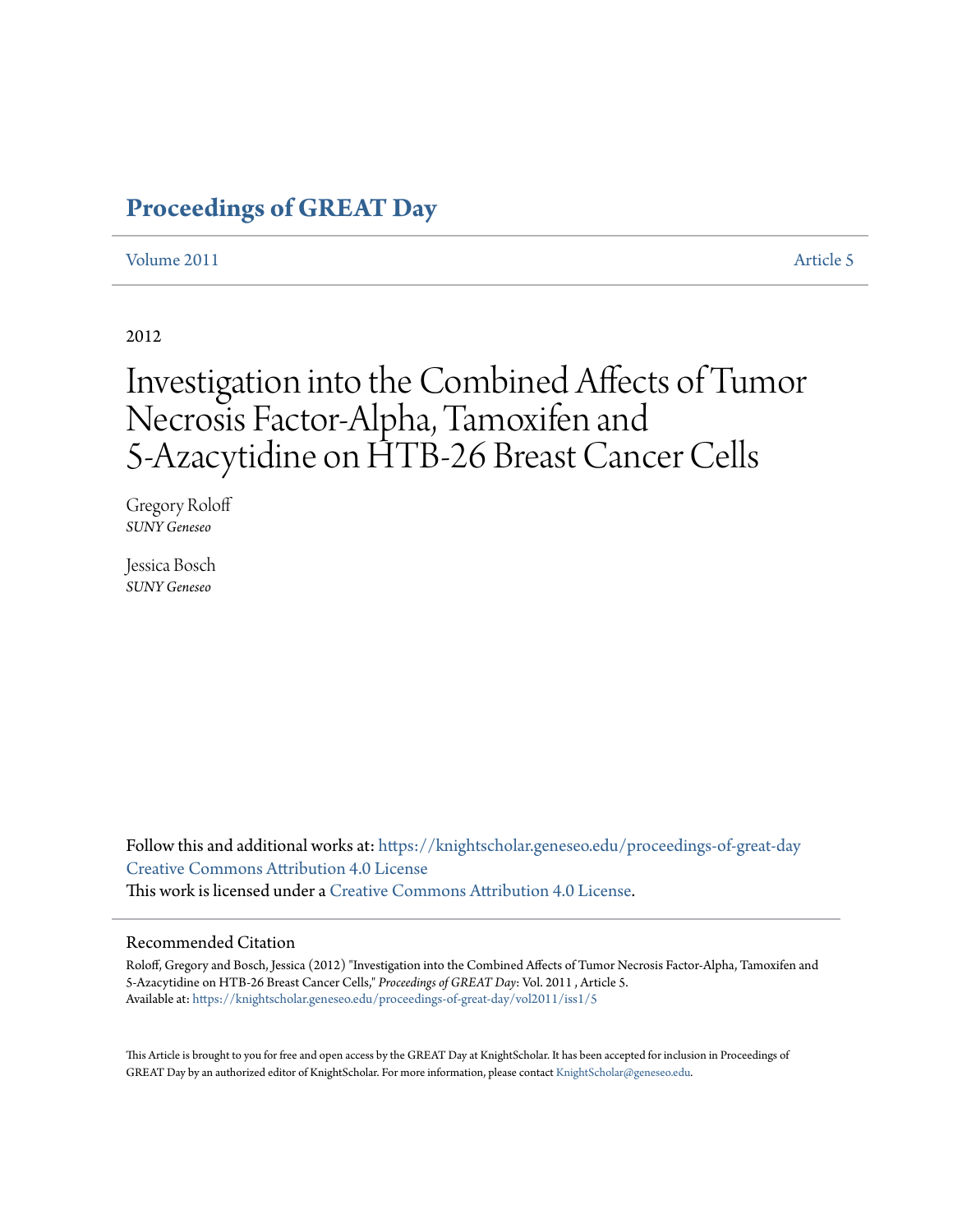# Investigation into the Combined Affects of Tumor Necrosis Factor-Alpha, Tamoxifen and 5-Azacytidine on HTB-26 Breast Cancer Cells

# Gregory Roloff and Jessica Bosch

#### **Abstract**

 The primary goal of modern cancer therapeutic regiments is to develop treatments that are damaging to tumor cells but maintain the health of normal somatic cells. The "cocktails" of drugs used in current cancer treatment can interact in a mechanism that is not adequately understood. However, it is sometimes possible to use combinations of different chemicals to achieve the desired effect of killing the most cancer cells possible while preserving the patient's other rapidly dividing cells. Our work to this point has been focused on two chemicals, sulforaphane (SFN), a organosulfur compound found in cruciferous vegetables, and Tumor Necrosis Factor-α (TNF), a cytokine involved in regulation of the immune response. The scope of our research is centered around apoptosis, or programmed cell death. In this project, we tested the effects of combining SFN treatment with varying amounts of  $TNF-\alpha$  based on prior research from the O'Donnell lab showing the combination of SFN and TNF-α together cause apoptosis despite the fact that  $TNF-\alpha$  alone is an insufficient inducing agent. In our preliminary experiments using cytotoxicity assays, we did find increased killing when the drugs were used in combination. Experiments using caspase 3 apoptosis assays showed an increase in apoptosis with the combined treatment due to activation of the caspase 3 pathway. Moving forward, we have begun to investigate how altering gene regulation proteins might sensitize the cells to apoptosis induction via the use of 5-Azacytidine, a DNA methyltransferase inhibitor.

#### **Introduction**

The cell line we work with is HTB-26, derived from a 51 year old Caucasian female patient with breast cancer in 1979 (Cailleau). It can be described as an adenocarcinoma of the mammary gland that is derived from epithelial tissue. This cell line is tumorigenic in immunocompromised mice. One of the drugs we worked with is SFN, an isothiocyanate derived from broccoli and other cruciferous vegetables (Figure 1) (Jakubikova). Tumor necrosis factor  $\alpha$  is a cytokine involved in

inflammation. Recent research has shown that SFN and TNF- $\alpha$  may have synergistic effects when used together. Previous research has shown that TNF-α may activate NF-κB, an anti-apoptotic transcription factor (Figure 1).



**Figure 1.** Membrane domain of TNF pathway and chemical structure of sulforaphane

Apoptosis is the process of programmed cell death and cancer cells often have mutations that prevent them from undergoing entering this process. TNF- $\alpha$ activates procaspase 8 which activates the executioner caspases, including caspase 3. Sulforaphane has also been shown to induce apoptosis through activation of reactive oxygen species-dependent caspase-3. This combination of drugs actually has a more lethal effect than either drug alone, leading to more apoptotic cells. Developing hypothesis look to test the levels of cell proliferation after first sensitizing the cells with 5- Azacytidine, a methyltransferase inhibitor (Figure 2.)

1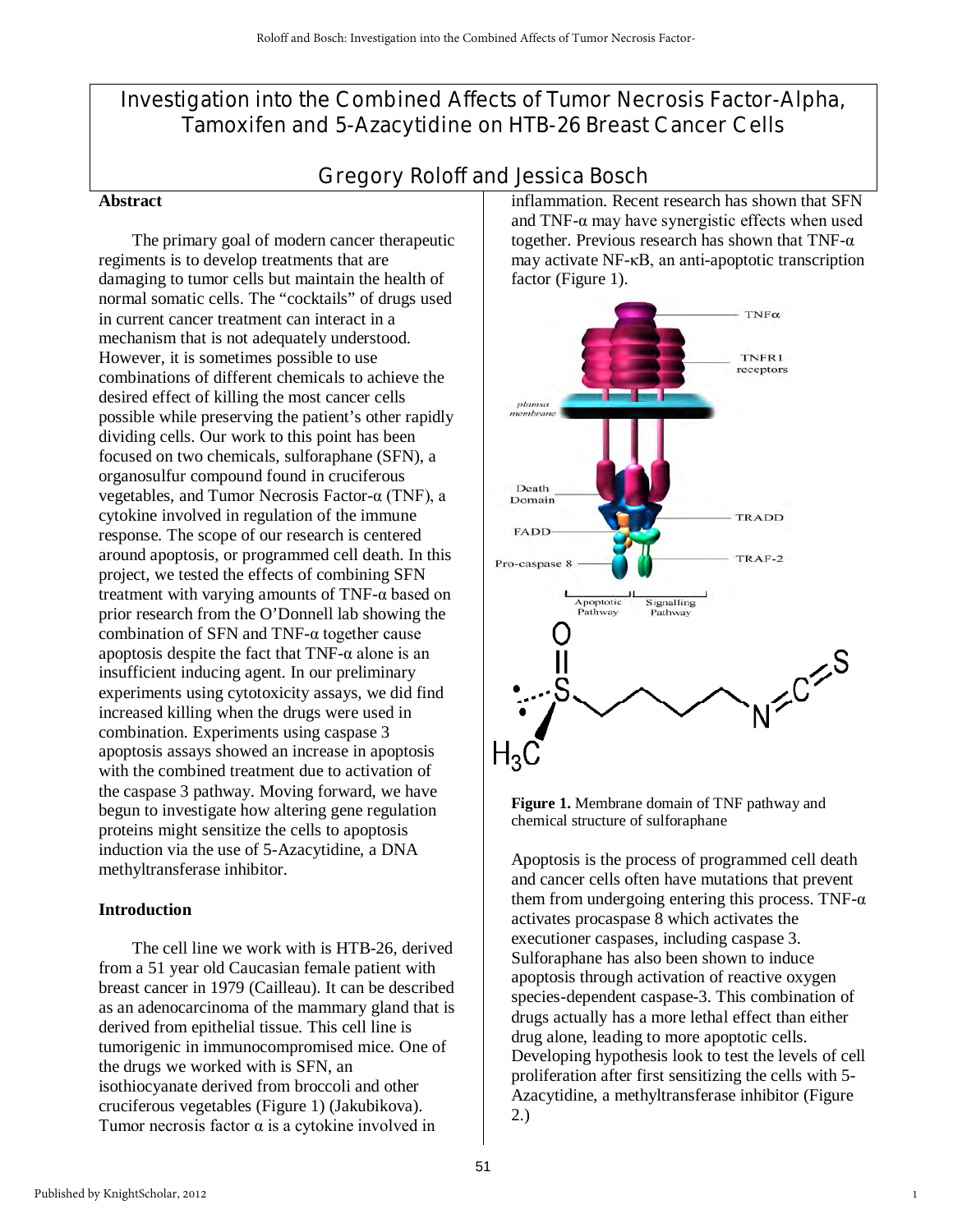

 **Figure 2.** Chemical structure of 5-Azacytidine.

#### **Materials**

Dulbecco's PBS (Phosphate Buffered Saline), Trypsin, RPMI (Rochester Park Memorial Institute), L-15 Medium (Leibovitz), L-15, FBS (Fetal Bovine Serum), Glutamax, TNF-α, SFN, Annexin V Kit (10x Binding Buffer, PI, Annexin, Distilled  $H_2$ 0), Caspase-3 Assay (Lysis Buffer, 2x Reaction Buffer 3, DTT, Caspase-3 calorimetric substrate), CyQuant Assay (CyQuant GR dye, Celllysis buffer, DNA standard). MTT, isopropanol, 1N HCl.

## **Methods**

*Cyquant Assay* : A 96 well plate was set up after cells were cultured and incubated. Each well received 100µL of media. SFN was kept constant in all wells through column 10. The bottom four rows received varying amounts of TNF. The plate was incubated at  $37^{\circ}$  C for 72 hrs and excess fluids were removed by flicking and blotting. A CyQuant assay was prepared, and added to each well and the fluorescence was measured. These experiments allowed us to verify the dosages to use in future experiments.

*Caspase 3 Assay:* Cells were treated with nothing, SFN, tumor necrosis factor-α or a combination of drugs for 72 hours. Cells are collected by centrifugation at 250G for 10 minutes. The cells were lysed and then centrifuged. In a 96 well plate,  $50 \mu L$  of each sample was added to each well along with 50  $\mu$ L of 2x Reaction Buffer 3 and 5  $\mu$ L of Caspase-3 colorimetric substrate . The plate was incubated for 1-2 hours at  $37^{\circ}$ C and absorbance was read at 405 nm.

*MTT Assay:* a 96 well plate was set up to measure cell proliferation. Cells from the breast cancer line HTB-26 were exposed to SFN alone, SFN and

various amounts of TNF, or nothing. The cells were incubated for 72 hours. MTT was prepared and 20µL was added to each well and incubated for 5 hours. The supernatant was removed and 100µL of a mixture composed of 9.6 mL isopropanol and 0.4 mL HCl (1N) was added before the plate was read for fluorescence at 585 and 690 nm.

#### **Results**

Cytotoxicity experiments for HTB 26 cell lines revealed that the concentration of drug that showed the desired amount of killing was 0.035 mM, which ultimately came out to be 0.5mL of 0.28mM of SFN for every 4mLs of cells. The MTT cell proliferation assay detected an additional 7% killing in the presence of TNF, on top of the 57% caused by SFN alone. As the concentration of TNF increased, the amount of killing followed proportionally (figure 3). Results from the apoptosis assay, as depicted in figure 4, suggest that TNF and SFN may have a synergistic effect in inducing apoptosis, since the combination induced higher levels than the additive effects of the drugs alone. The CyQuant Assay illustrates that TNF alone is a poor killing agent, obtaining only a 6% increase from the cell control. However, TNF supplements the strong killing induced by SFN by an additional 6-7% (Figure 5).



**Figure 3.** Graph depicting cell survival of HTB-26 cells when incubated in uniform amounts of sulforaphane, while varying the amounts of TNF in the experimental rows. Different doses of TNF are distinguished by separate lines